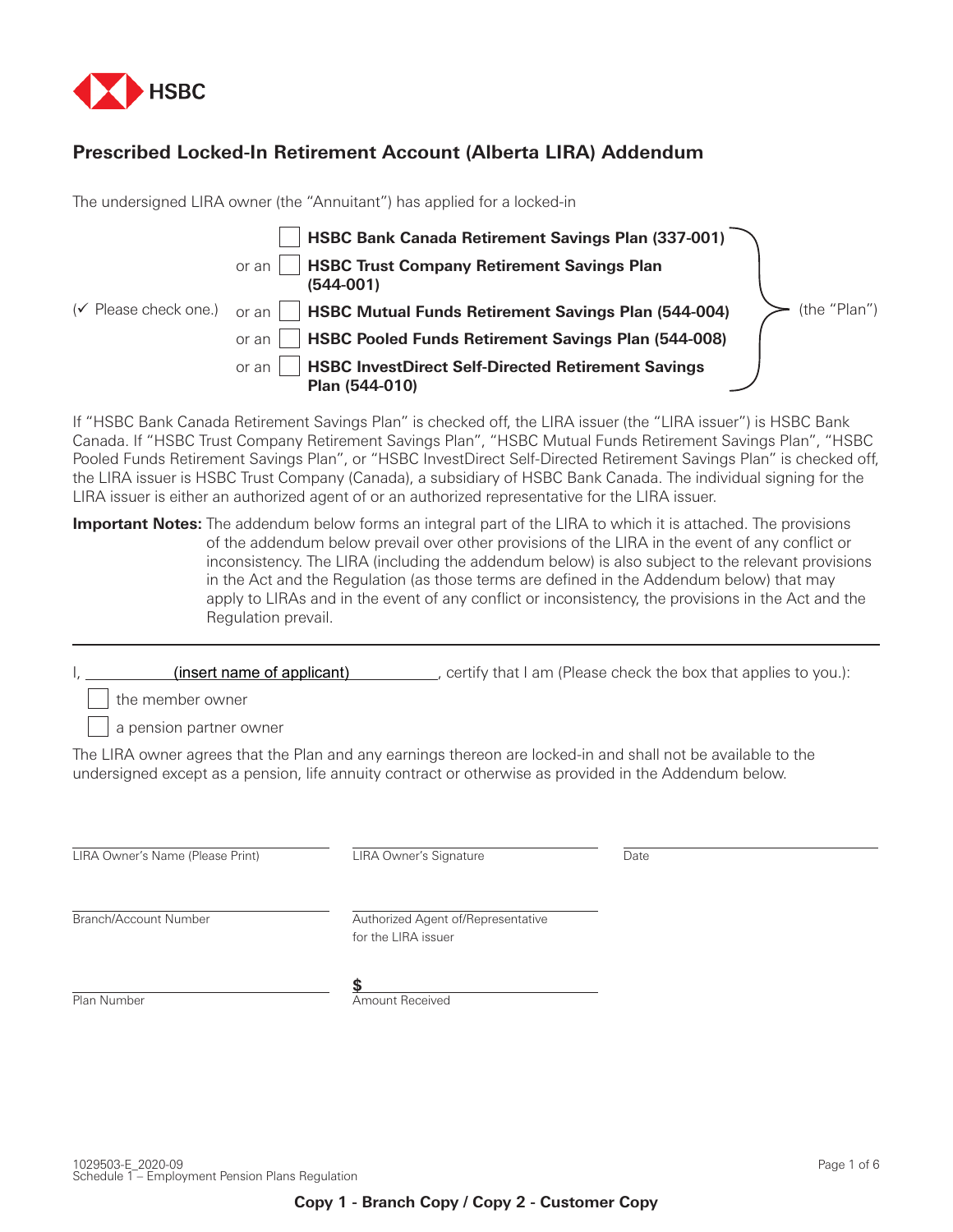# **Prescribed Locked-in Retirement Account (Alberta LIRA) Addendum Schedule 1**

## **Part 1 Interpretation**

## **Interpretation**

- **1 (1)** The following terms, used in this addendum, have the meanings respectively given them as indicated below, except where the context otherwise requires:
	- (a) "Act" means the Employment Pension Plans Act (SA 2012 cE-8.1);
	- (b) "designated beneficiary", in relation to the owner of this locked-in retirement account, means a beneficiary designated under section 71(2) of the Wills and Succession Act;
	- (c) "life annuity" means a non-commutable arrangement to provide, on a deferred or immediate basis, a series of periodic payments for the life of the annuity holder or for the lives jointly of the annuity holder and the annuity holder's pension partner;
	- (d) "locked-in retirement account issuer" means the issuer of this locked-in retirement account;
	- (e) "locked-in money" means
		- (i) money in a pension plan the withdrawal, surrender or receipt of which is restricted under section 70 of the Act,
		- (ii) money transferred under section 99(1) of the Act, and
		- (iii) money to which subclause (i) applies, that has been transferred out of the plan, and any interest on that money, whether or not that money had been transferred to one or more locked-in vehicles after it was transferred from the plan, and includes money that was deposited into this locked-in retirement account under section 116(1)(a) of the Regulation or paid to the locked-in retirement account issuer under section 116(1)(b) or (2) of the Regulation;
	- (f) "member owner" means an owner of a locked-in vehicle if
		- (i) the owner was a member of a pension plan, and
		- (ii) the locked-in vehicle contains locked-in money from that plan;
	- (g) "owner" means a member owner or a pension partner owner;
	- (h) "pension partner" means a person who is a pension partner within the meaning of subsection (2);
	- (i) "pension partner owner" means an owner of a locked-in vehicle if
		- (i) the owner is a pension partner, former pension partner or surviving pension partner of a pension plan or a member owner,
		- (ii) the locked-in vehicle contains locked-in money from that plan, and
		- (iii) the pension partner owner's entitlement to the locked-in money in the locked-in vehicle arose by virtue of
			- (A) the death of the member of a pension plan or a member owner, or
			- (B) a breakdown of the marriage between the pension partner owner and the member of a pension plan, or the pension partner owner and the member owner;
	- (j) "Regulation" means the Employment Pension Plans Regulation;
	- (k) "this locked-in retirement account" means the locked-in retirement account to which this addendum applies.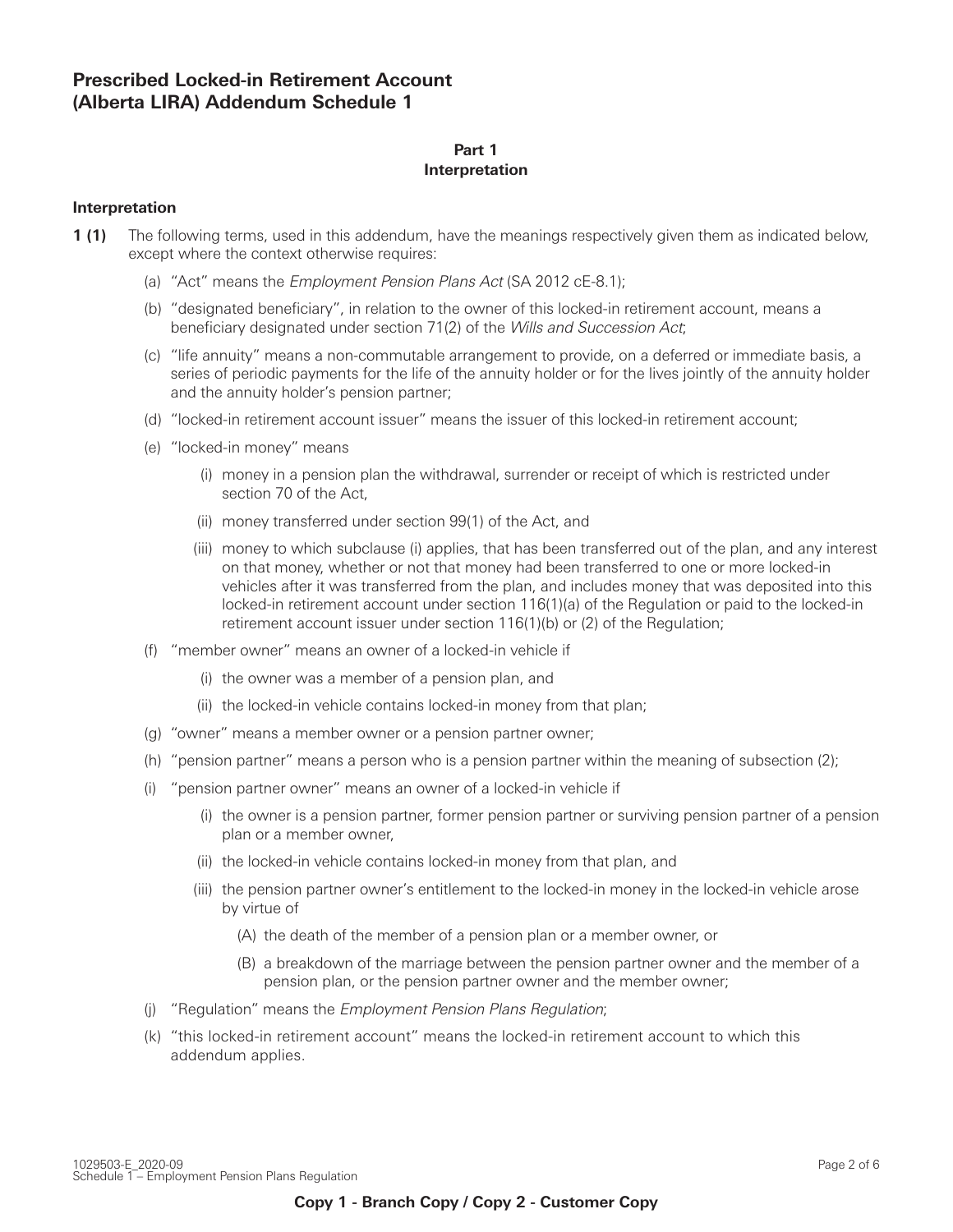- **12)** Persons are pension partners for the purposes of this addendum on any date on which one of the following applies:
	- (a) they
		- (i) are married to each other, and
		- (ii) have not been living separate and apart from each other for a continuous period longer than 3 years;
	- (b) if clause (a) does not apply, they have been living with each other in a marriage-like relationship
		- (i) for a continuous period of at least 3 years preceding the date, or
		- (ii) of some permanence, if there is a child of the relationship by birth or adoption.
- **13)** Terms used in this addendum and not defined in subsection (1) but defined generally in the Act or Regulation have the meanings assigned to them in the Act or Regulation, respectively.

# **Part 2 Transfers In and Transfers and Payments Out of Locked-in Retirement Account**

#### **Limitation of deposits to this account**

- **2** The only money that may be deposited in this locked-in retirement account is
	- (a) locked-in money from a pension plan if
		- (i) this locked-in retirement account is owned by a member owner, or
		- (ii) this locked-in retirement account is owned by pension partner owner,

and

(b) money deposited by the locked-in retirement account issuer under section 116(1)(a) of the Regulation or paid to the locked-in retirement account issuer for deposit to this locked-in retirement account under section 116(1)(b) or (2) of the Regulation.

## **Limitation on withdrawals from this account**

- **3 (1)** Money in this locked-in retirement account, including investment earnings, is for use in the provision of retirement income.
- **32)** Despite subsection (1), money may be withdrawn from this locked-in retirement account in the following limited circumstances:
	- (a) by way of a transfer to another locked-in retirement account on the relevant conditions specified in this addendum;
	- (b) to purchase a life annuity in accordance with section 6(3);
	- (c) by way of a transfer to a pension plan if the plan text document of the plan allows the transfer;
	- (d) by way of a transfer to a life income fund in accordance with Division 3 of Part 9 of the Regulation;
	- (e) in accordance with Part 4 of this addendum.
- **3** Without limiting subsections (1) and (2) and in accordance with in section 72 of the Act, money in this lockedin retirement account must not be assigned, charged, alienated or anticipated and is exempt from execution, seizure or attachment.
- **44** The locked-in retirement account issuer must comply with any applicable requirements of the Act and the Regulation before allowing a payment or transfer of any of the money in this locked-in retirement account.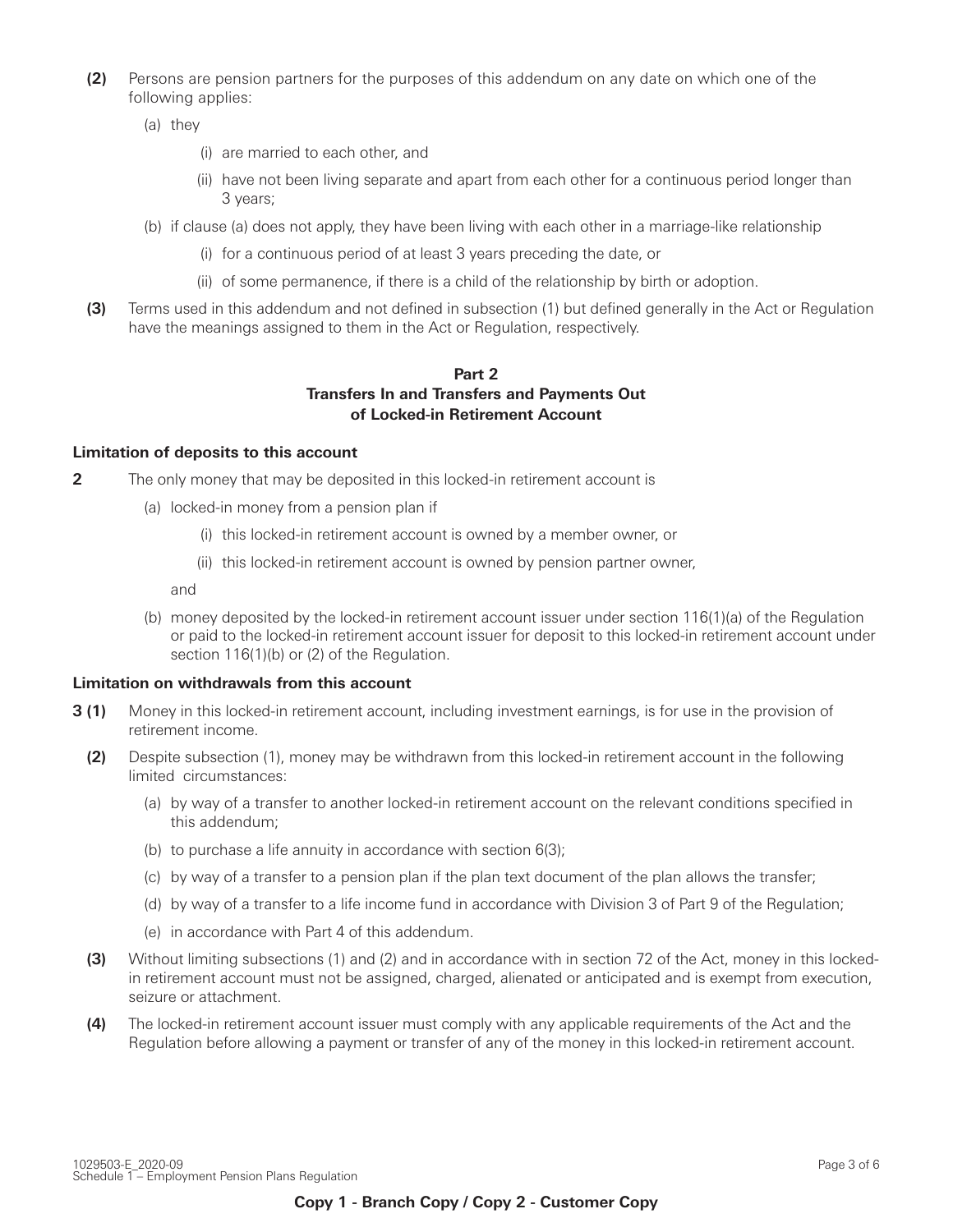## **General liability on improper payments or transfers**

- **4** If the locked-in retirement account issuer pays or transfers money from this locked-in retirement account contrary to the Act or the Regulation,
	- (a) subject to clause (b), the locked-in retirement account issuer must,
		- (i) if less than all of the money in this locked-in retirement account is improperly paid or transferred, deposit into this locked-in retirement account an amount of money equal to the money that had been improperly paid or transferred, or
		- (ii) if all of the money in this locked-in retirement account is improperly paid or transferred, establish a new locked-in retirement account for the owner and deposit into that new lockedin retirement account an amount of money equal to the amount of money that had been improperly paid or transferred,

or

(b) if

- (i) the money is transferred out of this locked-in retirement account to an issuer that is authorized under the Regulation to issue locked-in retirement accounts,
- (ii) the act or omission that is contrary to the Act or the Regulation is the failure of the locked-in retirement account issuer to advise the transferee issuer that the money is locked-in money, and
- (iii) the transferee issuer deals with the money in a manner that is contrary to the manner in which locked-in money is to be dealt with under the Act or the Regulation, the locked-in retirement account issuer must pay to the transferee issuer, in accordance with the requirements of the Act and the Regulation relating to transfers of locked-in money, an amount equal to the amount dealt with in the manner referred to in subclause (iii).

## **Remittance of securities**

- **5 (1)** If this locked-in retirement account holds identifiable and transferable securities, the transfers referred to in this Part may, unless otherwise stipulated in the contract to which this is an addendum, be effected, at the option of the locked-in retirement account issuer and with the consent of the owner, by the transfer of any such securities.
	- **5 (2)** Subject to section 2, there may be transferred to this locked-in retirement account identifiable and transferable securities, unless otherwise stipulated in the contract to which this is an addendum, if that transfer is approved by the locked-in retirement account issuer and consented to by the owner.

# **Retirement income**

- **6 (1)** This locked-in retirement account may be converted to retirement income, whether in the form of a life income fund or a life annuity, at any time after the owner of the locked-in retirement account reaches 50 years of age, and must be converted to retirement income on or before the last date on which a person is allowed under the *Income Tax Act* (Canada) to start receiving a pension from a registered pension plan.
	- **(2)** The money in this locked-in retirement account must not be transferred to a life income fund unless
		- (a) payments under the life income fund cannot commence before the owner of the locked-in retirement account reaches 50 years of age,
		- (b) subject to clause (c)(ii), the owner has made an election for unlocking under section 71(5)(b) of the Act that meets the conditions set out in Schedule 3 and the amount unlocked, if any, has been paid to the owner, and
		- (c) if the owner is a member owner who has a pension partner,
			- (i) a waiver in Form 10 has been signed by the owner's pension partner and provided to the locked-in retirement account issuer, and
			- (ii) if the owner has elected the unlocking option, a waiver in Form 14 has been signed by the owner's pension partner and provided to the locked-in retirement account issuer.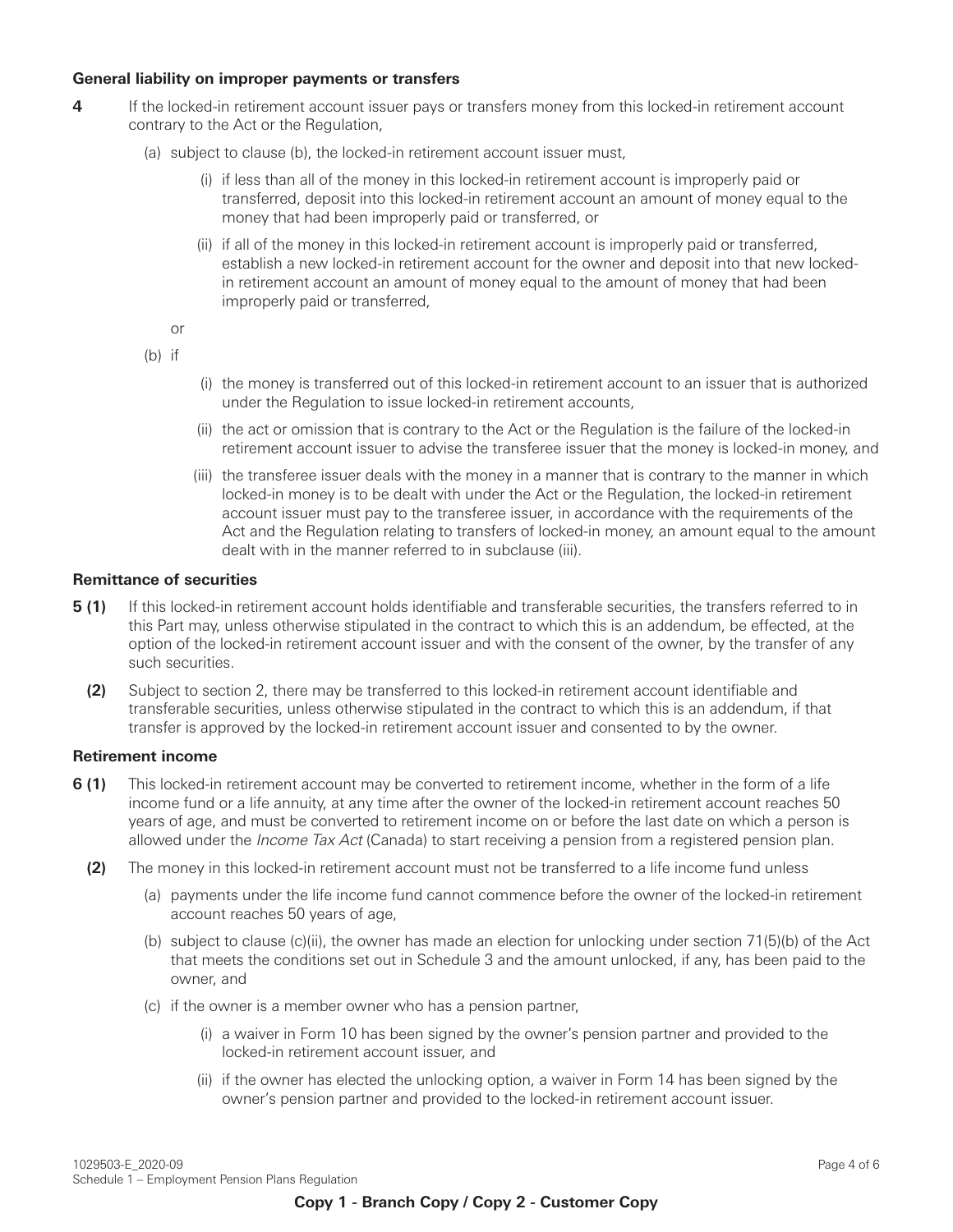- **(3)** The money in this locked-in retirement account must not be transferred to an insurance company for the purchase a life annuity unless
	- (a) payments under the annuity will not commence before the owner of the locked-in retirement account reaches 50 years of age,
	- (b) payments under the annuity commence on or before the last date on which a person is allowed under the *Income Tax Act* (Canada) to start receiving a pension from a registered pension plan,
	- (c) there is no differentiation amongst the annuitants on the basis of gender, and
	- (d) if the owner is a member owner and if the member owner has a pension partner,
		- (i) the life annuity is in the form of a joint and survivor pension as described in section 90(2) of the Act, or
		- (ii) in the case of a life annuity that is in a form that is different from the form of pension described in subclause (i), a waiver in Form 11 signed by the member owner's pension partner has been provided to the locked-in retirement account issuer not more than 90 days before the transfer.
- **6 (4)** A transfer under subsection (2) or (3) must be made within 60 days after the delivery to the locked-in retirement account issuer of the documents required to effect the transfer.

# **Part 3 Death of Owner**

## **Transfers on death of member owner**

- **7 (1)** Subject to subsections (2) and (3), if a member owner dies and he or she is survived by a pension partner, the locked-in retirement account issuer must transfer any money that remains in this locked-in retirement account, within 60 days after the delivery to the locked-in retirement account issuer of the documents required to effect the transfer, to whichever of the following the surviving pension partner elects:
	- (a) a pension plan if the plan text document of the plan allows the transfer;
	- (b) another locked-in retirement account;
	- (c) a life income fund in accordance with section 6(2);
	- (d) an insurance company to purchase a life annuity in accordance with section 6(3).
	- **(2)** If the surviving pension partner is a non-resident, any money that remains in the locked-in retirement account must be paid to the surviving pension partner in a lump sum.
	- **(3)** If a member owner of a locked-in retirement account dies and
		- (a) he or she is not survived by a pension partner, or
		- (b) he or she has a surviving pension partner and a waiver in Form 12 signed by the surviving pension partner is provided to the locked-in retirement account issuer the locked-in retirement account issuer must pay any money that remains in the locked-in retirement account, within 60 days after the delivery to the issuer of the documents required to effect the payment, to the designated beneficiary or, if there is no living designated beneficiary, to the personal representative of the member owner's estate.
	- **44)** Where a waiver in Form 12 is signed by the surviving pension partner and provided to the locked-in retirement account issuer, that pension partner is not entitled to receive money in the locked-in retirement account under subsection (3) as the member owner's designated beneficiary.

#### **Transfers on death of pension partner owner**

- **8** If a pension partner owner dies, the locked-in retirement account issuer must pay any money that remains in this locked-in retirement account, within 60 days after the delivery to the locked-in retirement account issuer of the documents required to effect the transfer,
	- (a) to the pension partner owner's designated beneficiary, or
	- (b) if there is no living designated beneficiary, to the personal representative of the to the pension partner owner's estate.